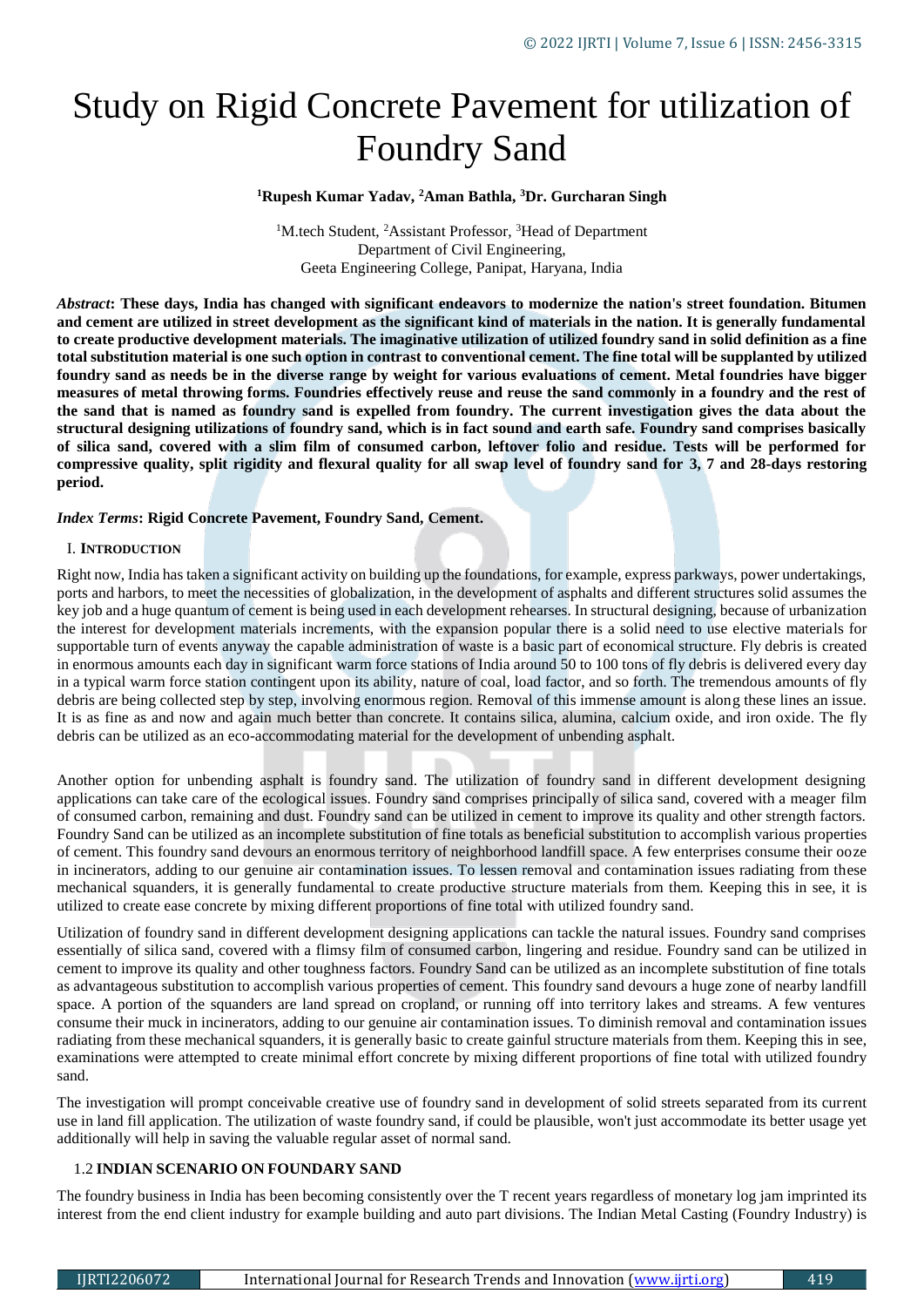settled and creating evaluated 9.99 Million MT of different evaluations of castings according to International principles. There are approx 4500 units out of which 85% can be delegated Small Scale units and 10% as Medium and 5% as Large Scale units. Approx 800 units are having International Quality Accreditation. Aside from the enrolled 4550 units there are a few unregistered units, which as indicated by different sources run around from 1500 to 5000 units. A few huge foundries are present day and all inclusive serious and are working at almost full limit. There are an expected 5,000 foundries in India creating castings of Gray Iron, Ductile Iron, SG Iron, Malleable Steel, Non-ferrous and Steel totalling roughly 9.9 million metric tons every year. The business utilizes 500,000 individuals and by implication around 150,000 individuals. India's offer in the worldwide market is around 10 percent of 103.23 million metric tons. India is the second biggest maker of foundry-based castings while China is the market chief with 44 percent (44.5 million metric huge amounts of) of the complete yield. The foundry delivers a wide assortment of castings, for example, sewer vent covers, funnel and channel fittings, clean things, tube well body, metric loads, car segments, railroad parts, electric engine, fan body and so forth 90% of the castings created are from the SSI division. The separation of creation of various assortments of castings is as per the following: Gray Iron-72% Steel Castings-10% SG iron-10% Aluminum castings-8%

# **OBJECTIVES OF PRESENT STUDY**

The development business and solid makers have understood that they should utilize accessible total as opposed to scan for the ideal total to make a perfect cement appropriate for all reasons. All the while, noteworthy increment in the other development materials creation like steel will deliver a great deal of mechanical waste, for example, utilized foundry sand. This can be utilized in the creation of cement for explicit purposes. It has been settled that foundry sand total can be utilized for every auxiliary component in structural designing. In light of survey of writing, plainly next to no examination has been done so far on the conduct of Foundry Sand (FS).

The fundamental targets of the present test work are examined underneath:

• To decide the ideal level of foundry sand for M30 grade concrete dependent on Compressive quality, Flexural quality and Tensile solidarity to test with three diverse foundry sand measurements of 0%, 15%, 30% and 45%..

- To discover the proficiency of the Foundry Sand for common developments.
- To know the new solid properties of foundry sand concrete.
- To know the conduct of compressive and split elasticity of foundry sand.
- To dissect the various zones of structural building wherein Foundry Sand can be utilized proficiently

# **SCOPE OF PRESENT WORK**

In view of the accessibility of gear in the research facility, trial work was led on 3D squares and chambers so it prompts assess pressure and split elastic qualities. There is have to contemplate the microstructure of cement by leading the X-Ray diffraction and SEM examination. Because of restriction of the types of gear, it was kept to finding of above said qualities as it were.

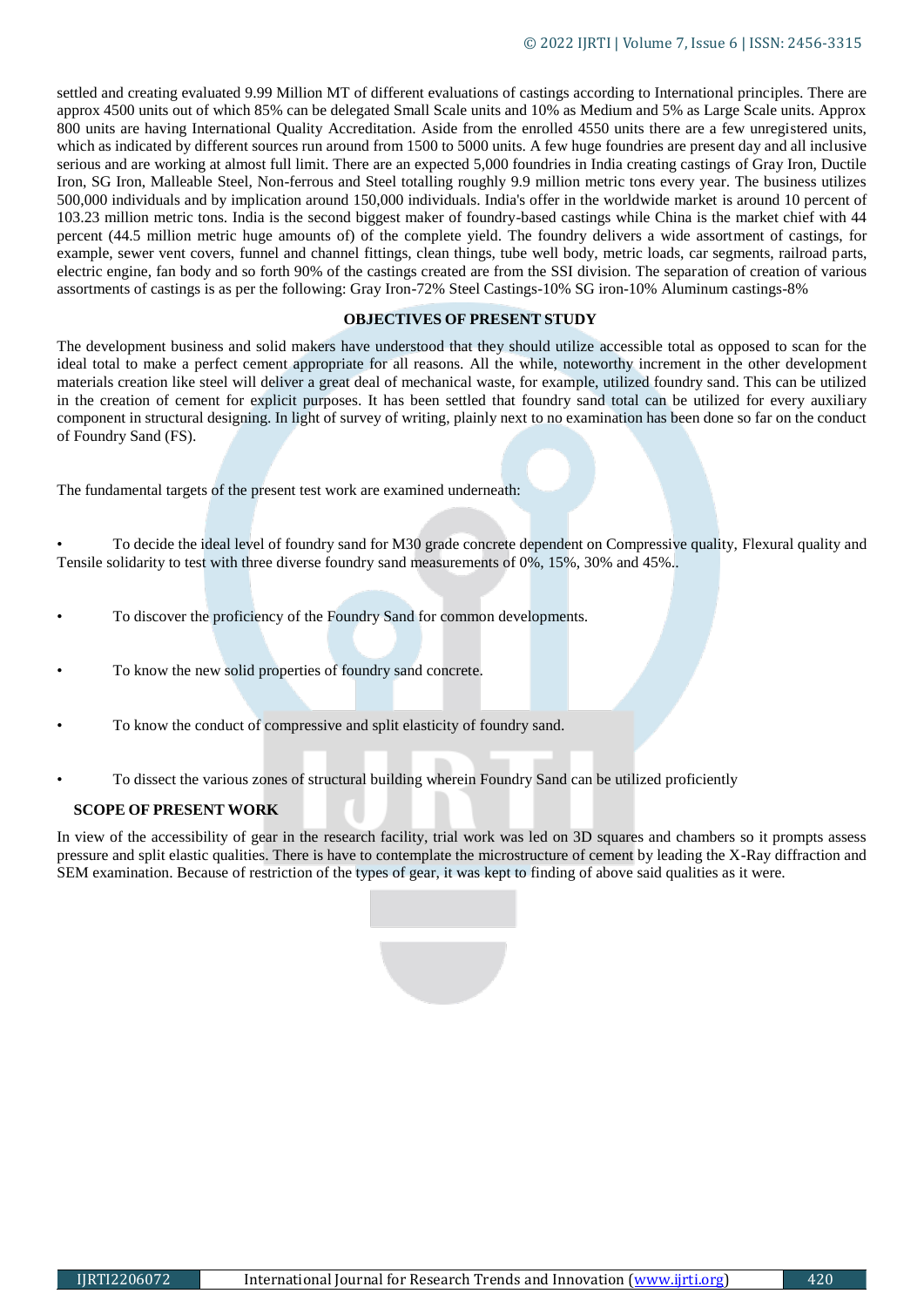

**Figure : Compressive strength Test of different Mixes**



**Figure : Split tensile strength Test of different Mixes**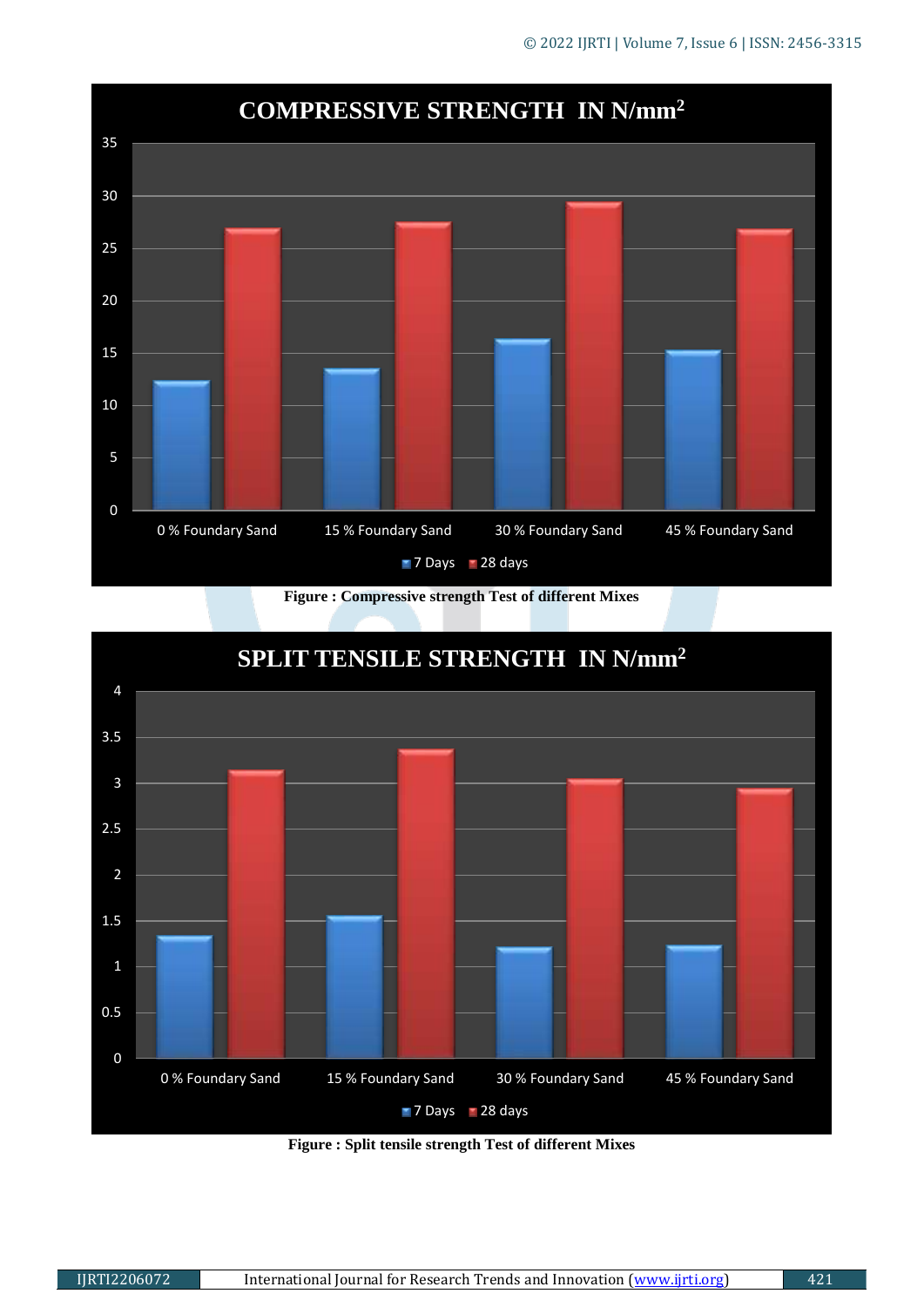

**Figure : Flexural strength Test of different Mixes**

# **CONCLUSION**

In light of above examination the accompanying perceptions are made with respect to the properties and conduct of cement on incomplete substitution of fine total by squander foundry sand:

1. The Compressive quality of solid increments with the expansion in sand supplanting with various substitution levels of foundry sand.

- 2. Waste foundry sand can be adequate utilized as fine total instead of routinely stream sand in concrete.
- 3. Use of foundry sand in concrete decreases the creation and removal of waste through metal businesses.
- 4. Split Tensile Strength additionally expanded with increment in age.
- 5. Substitution of foundry sand in solid abatements Compaction factor of cement.
- 6. In this investigation, greatest compressive quality is acquired at 30% substitution of fine total by squander foundry sand.
- 7. In this investigation, most extreme split rigidity is gotten at 15% substitution of fine total by squander foundry sand.
- 8. In this examination, greatest Flexural quality is gotten at 30% substitution of fine total by squander foundry sand.
- 9. Split elasticity decline on increment in level of waste foundry sand after 15% substitution.

10. Excessive expansion of waste foundry sand in solid influences its functionality because of the nearness of extremely fine fasteners in squander foundry sand.

- 11. The issues of removal and upkeep cost of land filling is diminished.
- 12. For specific blend of certain fixing amounts volume of cement diminishes because of fine particles of foundry sand.
- 13. The utilized foundry sand can be inventive Construction Material however sensible choices are to be taken by engineers.